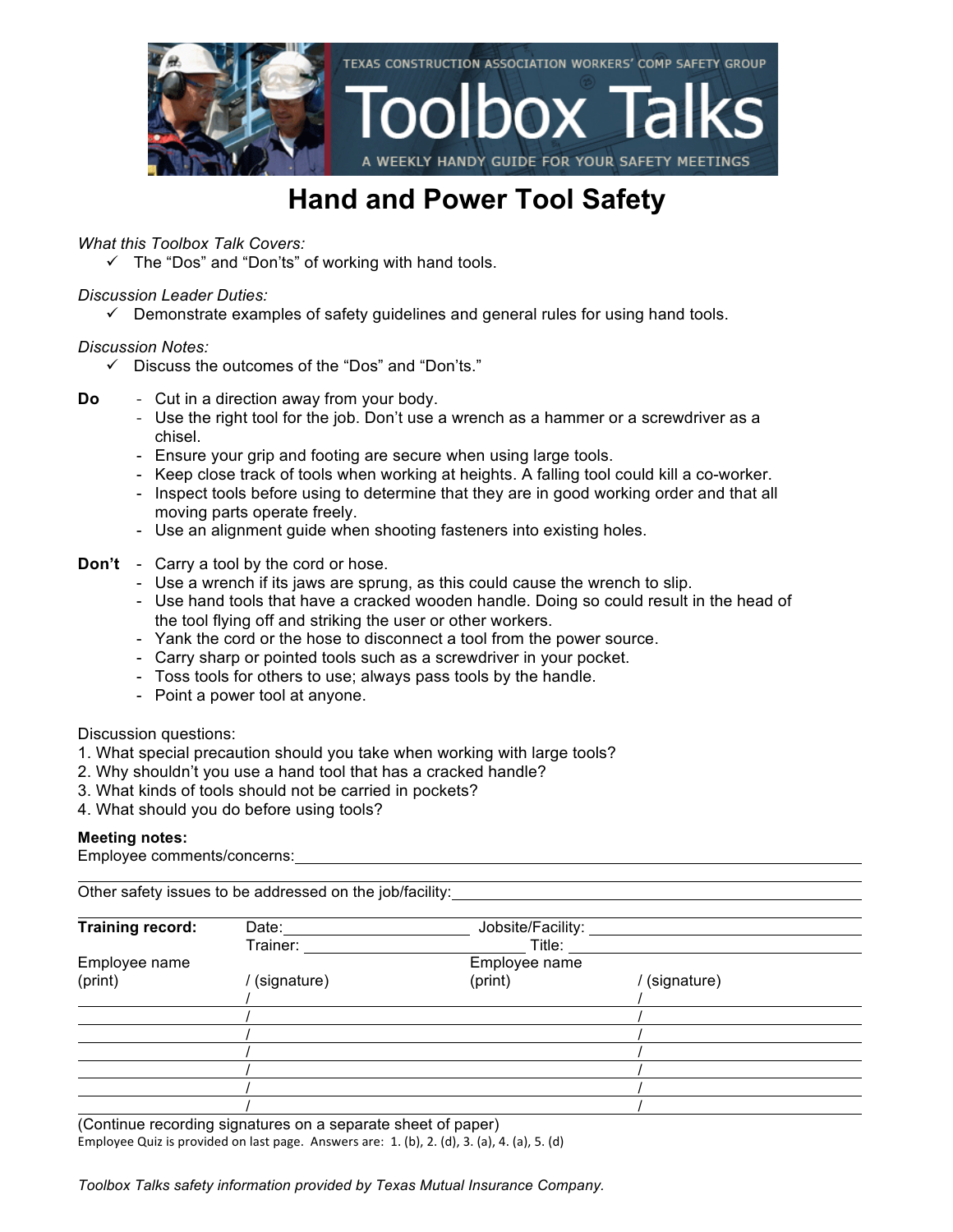

# **Hand and Power Tool Safety**

### **Hazards include:**

Serious injury or even death.

### **Smart Safety Rules**

- Don't carry tools while going up or down ladders. Use a hoist or rope.
- Keep all tools in good condition, and examine tools for any damage before use. Do not use damaged tools.
- Operate tools according to the manufacturers' instructions.
- Always use appropriate personal protective equipment.
- When using saw blades, knives or other tools, direct the tools away from aisle areas and away from other workers in close proximity.
- Use caution in areas where flammable gases, highly volatile liquids and other explosive substances are stored or used.
- Ensure that cords from electric tools do not present a tripping hazard.